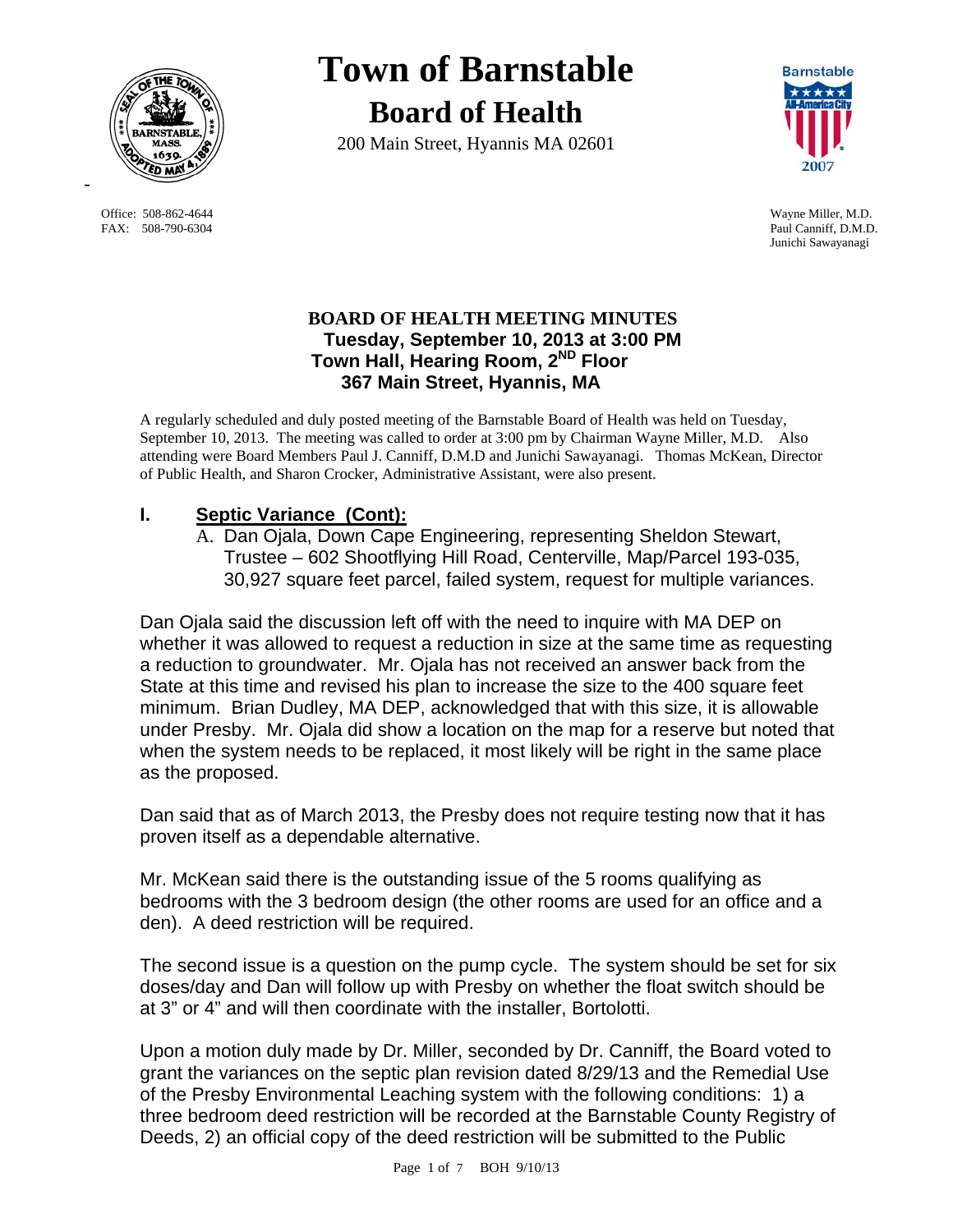Health Division, 3) the State requirements for notification and the recording of the presence of the Secondary Treatment Unit (STU), along with the installation and O&M requirements will be in strict adherence to the State guidelines dated 3/19/13. (Unanimously, voted in favor.)

B. Anne Dye, 35 Norris Street, Hyannis, Map/Parcel 306-034 – review extension to connect to town sewer.

Mrs. Dye was not present.

Mr. McKean said she had been ordered to connect the main house and the cottage to the sewer and was granted an extension until 9/10/13 allowing additional time to research the pricing and to obtain a loan.

The Board is interested in hearing from her directly with documentation of difficulty in obtaining a County loan and with documentation that the house is on the market.

Upon a motion duly made by Mr. Sawayanagi, seconded by Dr. Canniff, the Board voted to continue this to November 12, 2013 meeting. (Unanimously, voted in favor.)

C. Stephen Wilson, Baxter Nye Engineering, representing Raymond Kwasnick, Trustee – 346 Holly Point Road (and 5 Vine Road), Centerville, Map/Parcel 232-024 (and merged parcel 232-072), total of 40,994 square feel parcel, failed system, multiple variances requested.

Stephen Wilson said Brian Dudley, MA DEP said that this system is using the regular Title V leaching rates and the Cultec is considered a direct substitution for a concrete structure. This would not apply to the I/A letter dated 6/6/13 stating a reserve area is required. Those which need a reserve area are those using the leaching rates shown in that particular letter.

Mr. Wilson asked that the revised plan be discarded. He is requesting the original septic plan dated 7/31/13 with the variances be granted. The original plan does not have a reserve.

Mr. McKean noted that the correspondence from the Boston office of DEP states that even though there are stones around the Cultec, it would still be considered an I/A system. Since Health has received different answers from different offices at DEP, he suggested the Board add wording to the approval that if the system is replaced, a new system would be installed in the same location as this one.

Mr. Wilson said the building permit has been pulled to remove the two bedrooms in the basement and believes it has been completed.

Upon a motion duly made by Dr. Miller, seconded by Mr. Sawayanagi, the Board voted to grant the variances on the original plan dated 7/31/13 with the following conditions: 1) a three bedroom deed restriction will be recorded at the Barnstable County Registry of Deeds, 2) an official copy of the deed restriction will be submitted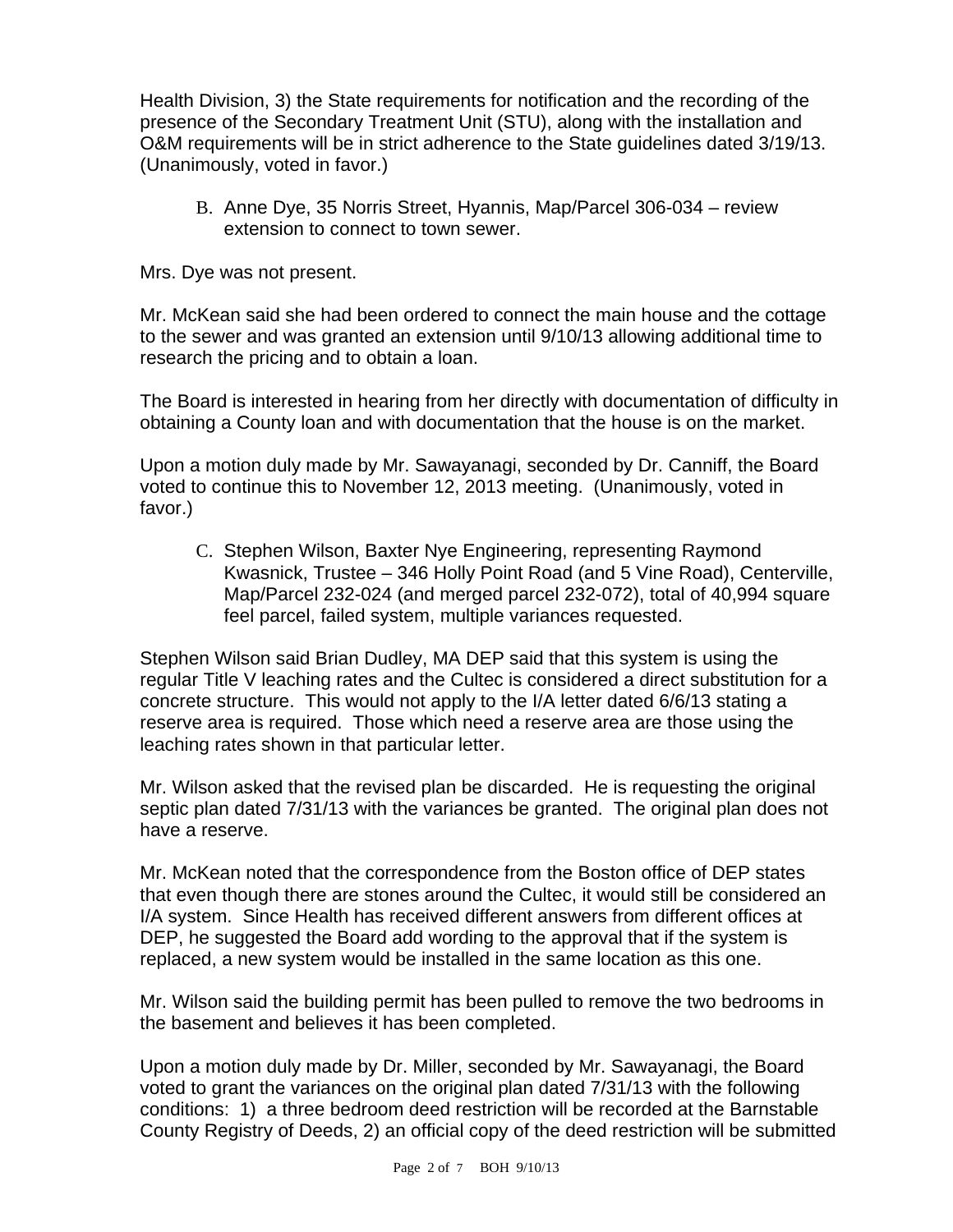to the Public Health Division, 3) if the new system is replaced, the system will be removed and replaced with a system in the same location as the primary shown on the plan, and 4) the installation and maintenance requirements will be in strict adherence to the MA DEP approval letter dated 6/6/13. (Unanimously, voted in favor.)

# **II. Septic Deadline Extension:**

John O'Donnell, owner – 718 Craigville Beach Road, Centerville, Map/Parcel 226-128-002, failed septic, house was vacant and a one-year extension was granted until August 2013. Review for an additional one year extension of repair deadline.

Mr. O'Donnell was not present.

Mr. McKean said the house is vacant and the water is shut off. The staff has no issue with extending the deadline for one year.

Upon a motion duly made by Dr. Miller, seconded by Mr. Sawayanagi, the Board voted to grant a one year extension with the condition that the Public Health Division is provided proof that the water is shut off and remains off until the house is sold. Once the house is sold, the septic system must be replaced within 60 days. (Unanimously, voted in favor.)

#### **III. I/A Monitoring:**

Bennett Environmental Associates representing Arthur and Patricia Casavant, owners - 61 Falling Leaf Lane, Osterville, requesting reduction in O&M requirements.

Samantha Farringcoff, Bennett Environmental Associates, said the owners have a general use approval Omni Recirculating Sand Filter System which has been in place since 1999. They have completed 10 quarterly results with Bennett Environmental. The system receives only about half of the design flow. At this time, the low flow actually results in a nutrient load which is less than what the system should be outputting at its design flow. Samantha stated the intent of the system to reduce the nutrient load to the environment is sound for this system. She also noted that the owners have been very diligent about the upkeep of the system.

Mr. McKean said Karen Malkus has reviewed the results and came up with a few high numbers which bring into question whether the system is working correctly. Mr. McKean wishes to continue with the testing. Mr. McKean also noted that the owner's letter on 3/5/12 said that they spent close to \$10K.

Samantha said the two tests done this year were good and kept the parameters in the correct range. Last September's test stood out has been high and may have been due to the much lower water usage during the past year.

Options were discussed including a 2 bedroom deed restriction until the house is sold to ensure the system continues to work with the reduced water flow. Once a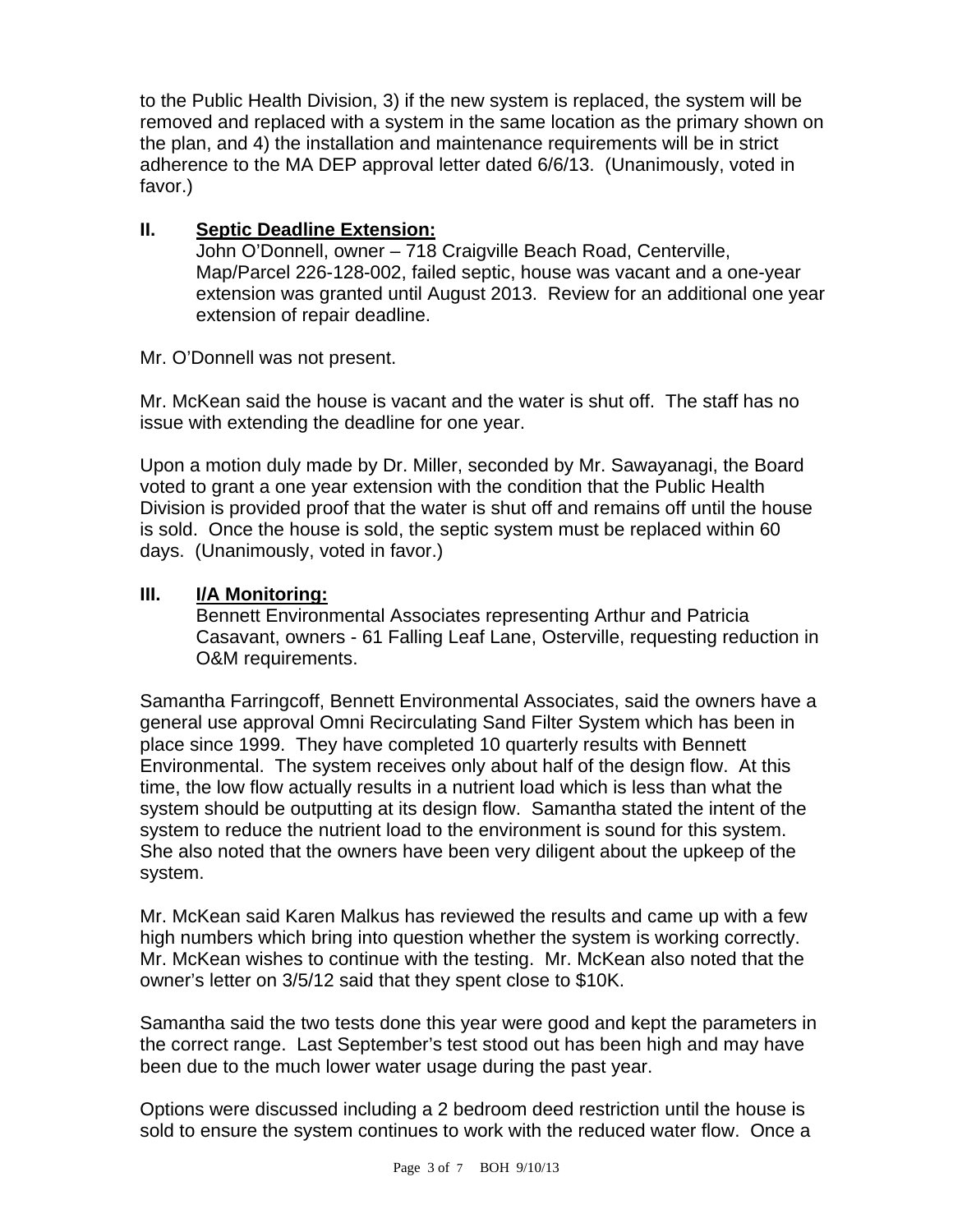new owner is in, the Board would evaluate how the test results come in with the new owners as they may have a water demand more in line with the design of the system.

Upon a motion duly made by Dr. Miller, seconded by Dr. Canniff, the Board voted to reduce the testing to twice a year for the next year and returning to the Board in September 2014 to see if they were good ones at which point the Board will consider a permanent reduction to twice a year. (Unanimously, voted in favor.)

### **IV. Food Variance (Cont):**

A. Terri Perry, owner of Café Crumb – 846 Main Street, Osterville, requesting a grease trap variance with a revised menu (continued).

Matthew Eddy, Baxter Nye Engineering, represented Terri Perry and recalled the 5/14/13 Board meeting where the Board determined the menu submitted at that time, with its addition of prepared sandwiches off-site, was permitted and the hearing was continued so the owner could determine her options.

After meeting with the owner of the building, they have decided to continue the operation as is and will be not installing a grease trap at this time.

Upon a motion duly made by Dr. Miller, seconded by Mr. Sawayanagi, the Board voted to grant the variance from the grease trap regulation with the menu submitted 5/14/13 including its addition of sandwiches prepared off-site with the condition 1) that they are prepared at a licensed food preparation facility and 2) there will be no seating. (Unanimously, voted in favor.)

B. Pam Remy, owner of Inpopnito – 575 Main Street, Hyannis, proposes to sell popcorn, must obtain approval from Town engineer regarding grease trap by September 8, 2013.

Pam Remy said a plumber has already installed the under-the-sink grease trap and it has been inspected by the Plumbing Inspector Mr. Jenkins.

Mr. McKean said Roger Parsons, Town Engineer, along with the staff has no objections and Mr. Parsons had enumerated his three conditions.

Upon a motion made by Dr. Miller, seconded by Mr. Sawayanagi, the Board voted to grant the food permit with the three conditions of Mr. Parsons as follows: 1) no cooking or baking with various ingredients and utensils use except for the additive in a controlled area (which is the popcorn machine), 2) no washing of the popcorn machine. It will be wiped clean by the operator with the exception of the Savory mixer on the cart which will be wiped out first, then washed. (Therefore, minimal sink wash will occur), and 3) no dishes used. The product will be sold in take-away containers/bags. The Board added the following conditions: 4) the menu is restricted to popcorn and bottled beverages in accordance with the menu submitted 7/9/13, and 5) the under-the-sink grease trap is approved. A grease recovery device (GRD) is not required. (Unanimously, voted in favor.)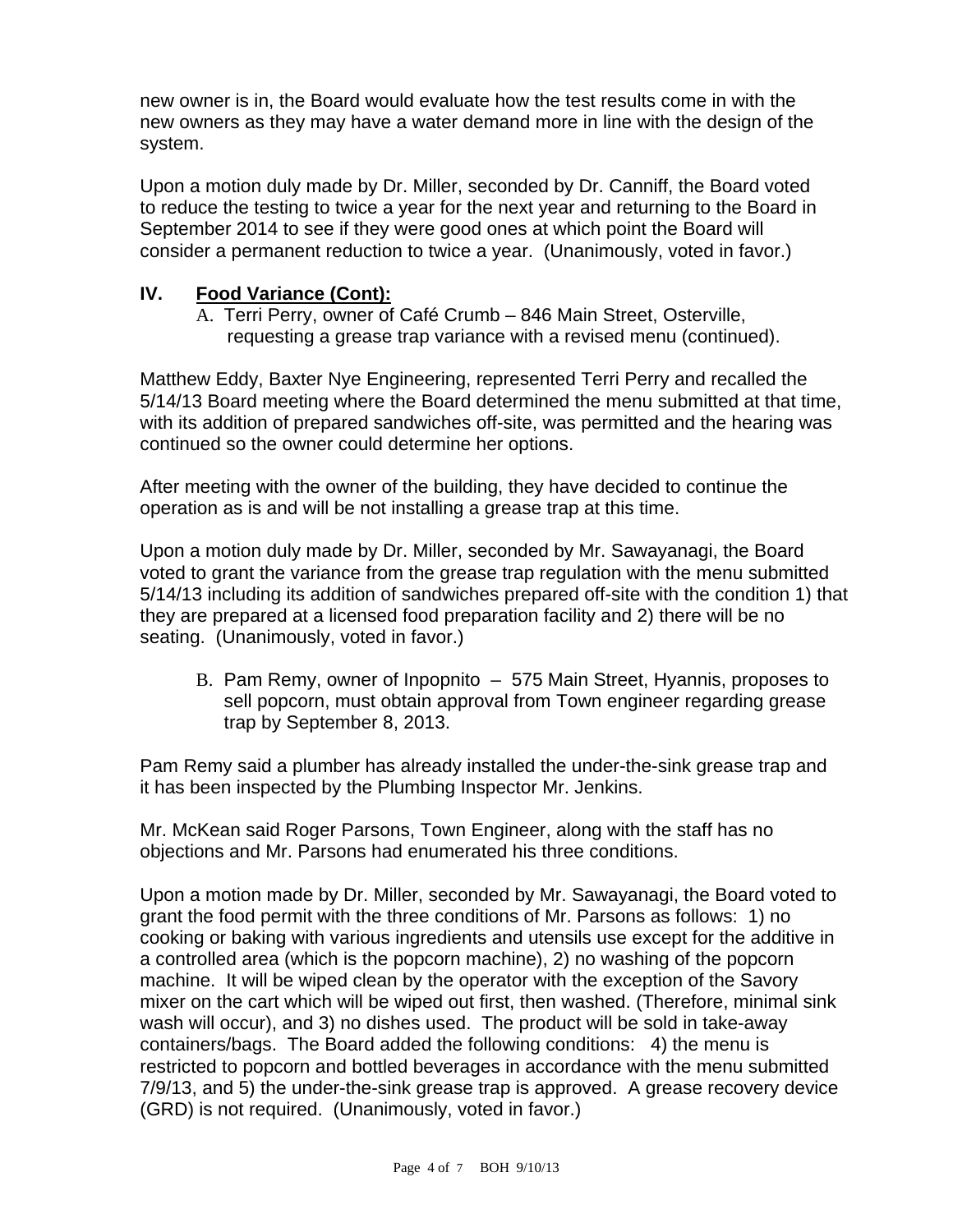C. Carrie-Lee Touhey, owner of The Cape Cod Cookie Company – 569 Main Street, Unit # B, Hyannis, grease trap and toilet facility variances (cont. from May 2013.)

Applicant requested a continuance to the October 8, 2013 meeting.

#### **V. Food – Temp:**

A. Ken Foster for Live Like Renee Day from Ribbons to Remember Day at Dowses Beach, Osterville, on 9/21/13 from 10 – 2 pm, Breakaway Grill.

Ken's representative, Bob, was present. Mr. McKean said he and the staff had worked with Breakaway Grill many times and there are never any issues or problems.

Upon a motion duly made by Dr. Miller, seconded by Dr. Canniff, the Board voted to grant the temporary food permit for Ribbons to Remember Day on 9/21/13. (Unanimously, voted in favor.)

C. Dan Chamberlain for Cape Cod Young Professions (CCYP), at Rectrix, 730 Barnstable Road, Hyannis, one vendor, and 24 catering establishments for 9/26/13 from 5:30 – 8:30pm.

The Board discussed the vendors and the layout of the event with Dan Chamberlain.

10 TEMPORARY FOOD PERMITS APPROVED FOR:

Pizza Barbone Embargo 586 Bistro (tentative) Black Cat Brazilian Grill Pain D'Avignon The Innkeeper's Club (4 C's) Lost Dog, Dennis Lollicakes (pre-made cakes served on trays) Millies General Store (prepackaged cheese & crackers, served with gloves)

8 CATERERS WILL BE: Ben & Jerry's Polar Caves Scargo, Dennis Mooncussers, Harwich DiParma Italian Table, Yarmouth Yarmouth House (Prepared at DiParma's) Red Faced Jacks, Yarmouth (Prepared at DiParma's) Quahog Republic, Falmouth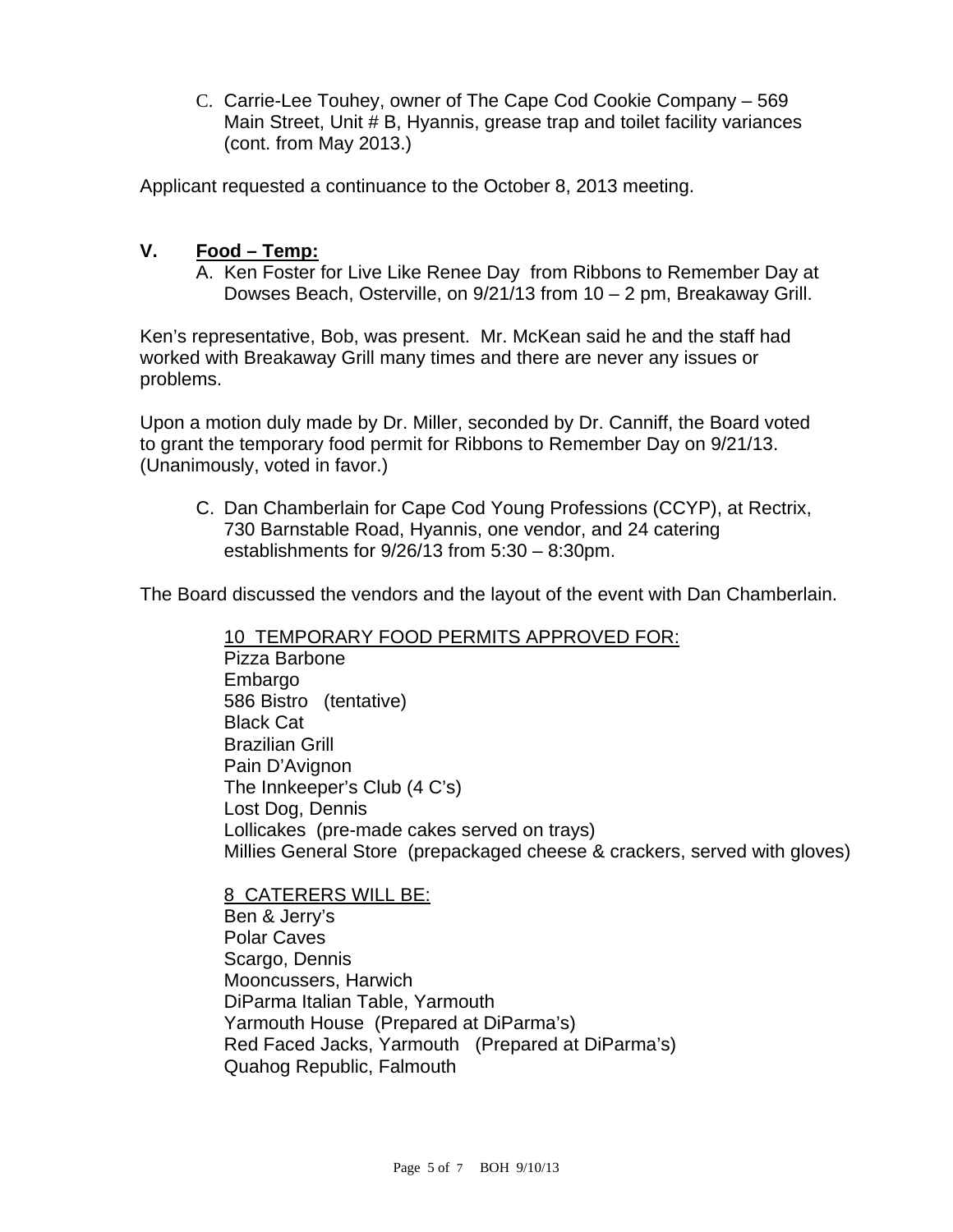Upon a motion duly made by Mr. Sawayanagi, seconded by Dr. Canniff, the Board voted to grant an annual temporary food permit for the Cape Cod Young Professionals. (Unanimously, voted in favor.)

# **VI. Body Art Practitioner- Variance.**

Miceala Morris, West Yarmouth, applying as artist at Great Island Tattoo.

Miceala Morris was present.

Mr. McKean said all her paperwork is complete and all her references were good.

Upon a motion to approve by Dr. Miller, seconded by Mr. Sawayanagi, the Board voted to grant an 18-month temporary permit under the guidance of a licensed practitioner, Lorna Berge of Great Island Tattoo. Once the 18-month probation period has been completed with incident, Ms. Morris will be able to apply for a full license. (Unanimously, voted in favor.)

#### **VII. Old / New Business:**

A. Approval of the Minutes: June 18, 2013.

Minutes will be continued to the next meeting.

B. Conrad Geyser representing Cotuit Mosquito Yacht Club, owner – 95 Old Shore Road, Cotuit, Map/Parcel 044-002, discussion to operate a "Cotuit DryToilet" (CDT) at the location.

Conrad Geyser presented the Cotuit Dry Toilet which he hoped the Board of Health would approve. The Board explained that he would need to apply to the State Board of Plumbers and Gas Fitters or to the MA DEP. For the Board of Health to review it, the applicant would have to show that the product meets other requirements the DEP puts forth.

The State is one of only two states which do not go by the Federal Plumbing Code. The State has its own codes. The biggest challenge will be the State Board of Plumbers and Gas Fitters because they have a requirement to prove the product has at least two-year retention.

Dr. Miller said given how receptive the DEP has been to these type systems, the applicant may want to go to DEP for approval if the applicant is worried that the product will not meet the two-year retention. They may qualify it for seasonal use, etc.

The topic of handwash availability and the waste water from the handwash was discussed and noted that without a gray water handling facility; a tank and a leach field, he would have difficulty in having it approved.

Mr. Geyser will continue with his work on the approval process through the State.